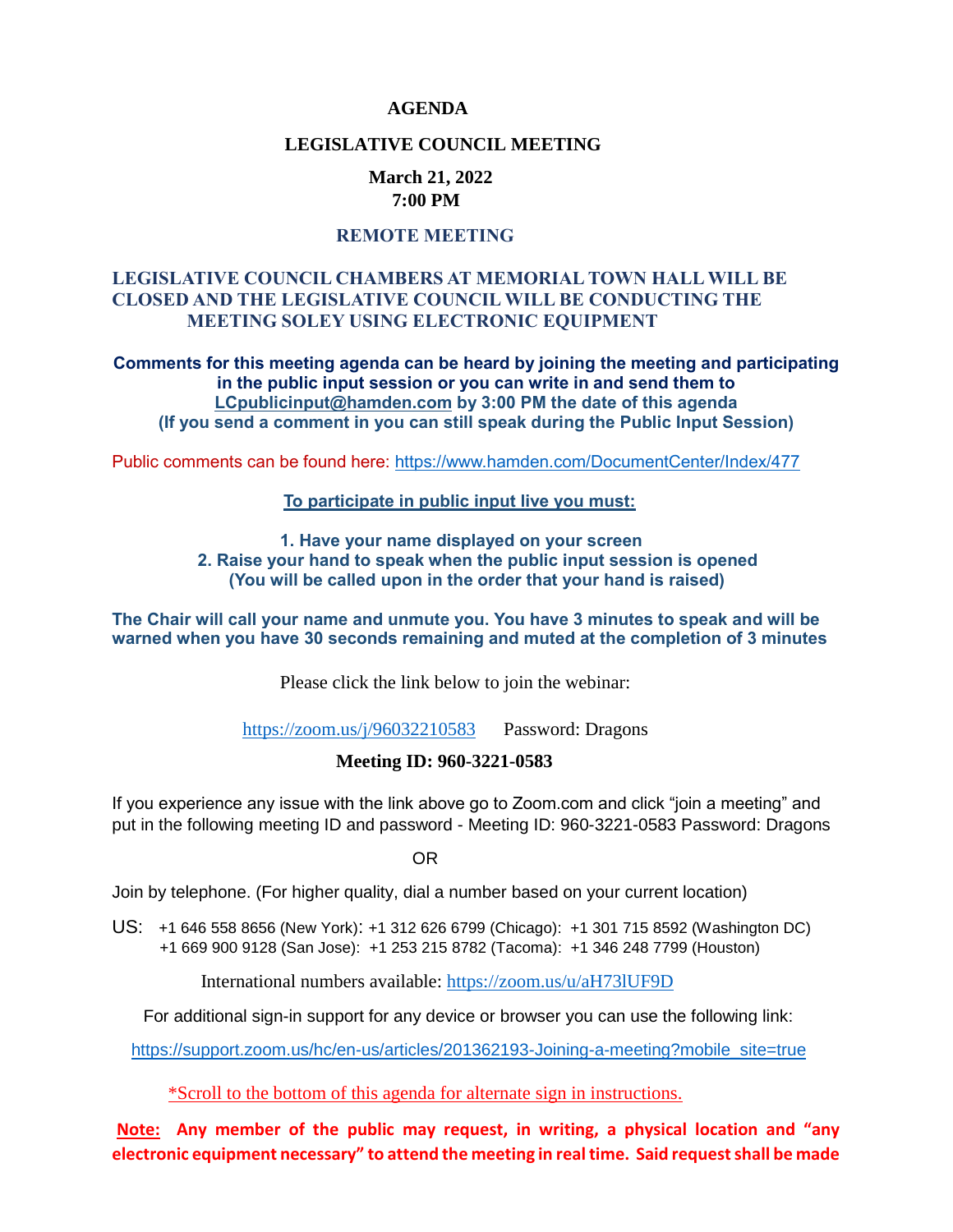**to [KRenta@Hamden.com](mailto:KRenta@Hamden.com) not less than twenty-four (24) hours prior to the meeting. Said individual shall have the "same opportunities to provide comment or otherwise participate" in the meeting as would be afforded if the meeting was held in person with the following exception: Under law, the Legislative Council is not required to adjourn or postpone a meeting if such person loses the ability to participate because of an interruption, failure or degradation of such person's connection to the meeting by electronic equipment. Since the meeting is remote, participation by a quorum of members of the Legislative Council is expressly prohibited and will not be present at the physical location.**

**1. CALL OF THE MEETING AND TAKING OF THE ROLL**

- **2. PLEDGE OF ALLEGIANCE**
- **3. PUBLIC INPUT SESSION**
- **4. CORRESPONDENCE**

# **5. REPORT OF THE PRESIDENT**

**6. REPORT OF BOARDS AND DEPARTMENTS –** QU Presentation [https://www.hamden.com/DocumentCenter/View/5558/QU-Hamden-Legislative-Council-](https://www.hamden.com/DocumentCenter/View/5558/QU-Hamden-Legislative-Council-Presentation-20220321)[Presentation-20220321](https://www.hamden.com/DocumentCenter/View/5558/QU-Hamden-Legislative-Council-Presentation-20220321)

# **7. REPORTS OF COUNCIL LIAISONS**

# **8. APPROVAL OF PREVIOUS MINUTES –**

February 22, 2022 (Revised) [https://www.hamden.com/AgendaCenter/ViewFile/Minutes/\\_02222022-2846](https://www.hamden.com/AgendaCenter/ViewFile/Minutes/_02222022-2846)

March 7, 2022 [https://www.hamden.com/AgendaCenter/ViewFile/Minutes/\\_03072022-2868](https://www.hamden.com/AgendaCenter/ViewFile/Minutes/_03072022-2868)

# **9. EXECUTIVE SESSION:**

**10. CONSENT CALENDAR: The Consent Calendar includes all items that have passed unanimously in Committee on March 7th and will now be considered in toto by unanimous consent:**

**1. Refund of Property Taxes collected prior to July 1, 2021 – (10) totaling \$1,806.22** <https://www.hamden.com/DocumentCenter/View/5470/Tax-Item-1>

**2. Refund of Property Taxes collected between July 1, 2021 and June 30, 2022 – (27) totaling \$238,271.68**

<https://www.hamden.com/DocumentCenter/View/5471/Tax-Item-2>

**3. Refund of Motor Vehicle Taxes collected between July 1, 2021 and June 30, 2022 – (31) totaling \$11,924.91**

<https://www.hamden.com/DocumentCenter/View/5472/Tax-Item-3>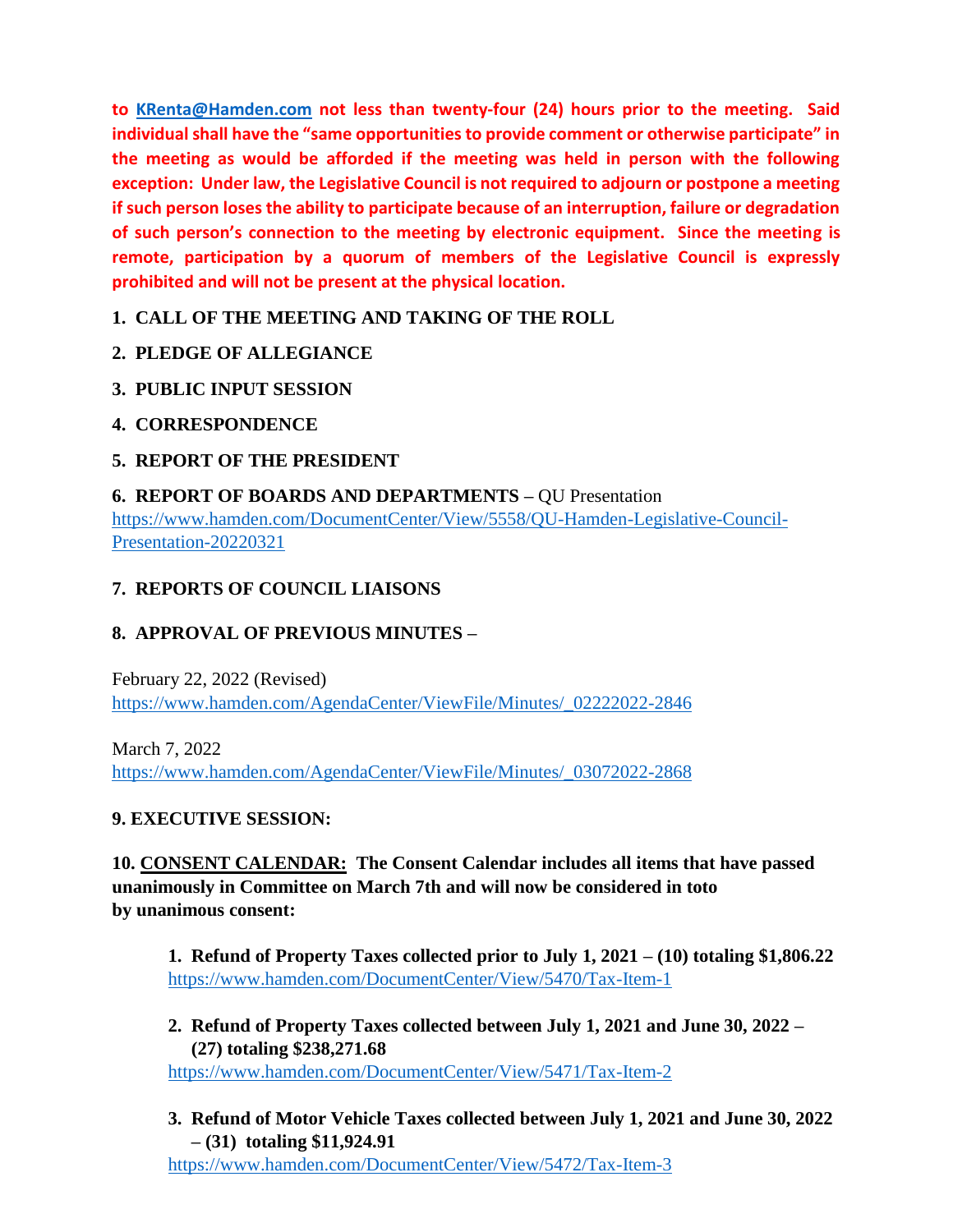#### **4. Abatement of \$133,891.39 for Daveport/Dunbar**

[https://www.hamden.com/DocumentCenter/View/5427/DavenportDunbar-abatement-](https://www.hamden.com/DocumentCenter/View/5427/DavenportDunbar-abatement-13389139)[13389139](https://www.hamden.com/DocumentCenter/View/5427/DavenportDunbar-abatement-13389139)

### **5. Appointment of Eben Pariser to the Solid Waste & Recycling Commission for a term to expire July 1, 2024**

[https://www.hamden.com/DocumentCenter/View/5468/02072022\\_Appt-to-SWR-of-](https://www.hamden.com/DocumentCenter/View/5468/02072022_Appt-to-SWR-of-Eben-Pariser-D)[Eben-Pariser-D](https://www.hamden.com/DocumentCenter/View/5468/02072022_Appt-to-SWR-of-Eben-Pariser-D)

### **6. Reappointment of Jan Glover to the Library Board for a term to expire January 31, 2027**

[https://www.hamden.com/DocumentCenter/View/5392/02222022\\_Reappt-to-the-](https://www.hamden.com/DocumentCenter/View/5392/02222022_Reappt-to-the-Library-Board-of-Jan-Glover-U)[Library-Board-of-Jan-Glover-U](https://www.hamden.com/DocumentCenter/View/5392/02222022_Reappt-to-the-Library-Board-of-Jan-Glover-U)

### **7. Order to accept and expend grant funds from Connecticut Humanities Council, Inc. - \$18,600**

[https://www.hamden.com/DocumentCenter/View/5469/03072022\\_Order-Arts-CT-](https://www.hamden.com/DocumentCenter/View/5469/03072022_Order-Arts-CT-Humanities-Council-Inc-Grant-18600)[Humanities-Council-Inc-Grant-18600](https://www.hamden.com/DocumentCenter/View/5469/03072022_Order-Arts-CT-Humanities-Council-Inc-Grant-18600)

## **8. Order providing for the appointment of a Mayoral Appointment (Sajida Farooqui – Assessor)**

[https://www.hamden.com/DocumentCenter/View/5476/03072022\\_Order-Appt-to-](https://www.hamden.com/DocumentCenter/View/5476/03072022_Order-Appt-to-Assessor-of-Sajida-Farooqui)[Assessor-of-Sajida-Farooqui](https://www.hamden.com/DocumentCenter/View/5476/03072022_Order-Appt-to-Assessor-of-Sajida-Farooqui)

### **9. Order providing for the appointment of a Mayoral Appointment (Jeffrey G. Naples –Assistant Fire Chief)**

[https://www.hamden.com/DocumentCenter/View/5473/03072022\\_Order-Appointment](https://www.hamden.com/DocumentCenter/View/5473/03072022_Order-Appointment-to-Assistant-Fire-Chief-of-Jeffrey-G-Naples)[to-Assistant-Fire-Chief-of-Jeffrey-G-Naples](https://www.hamden.com/DocumentCenter/View/5473/03072022_Order-Appointment-to-Assistant-Fire-Chief-of-Jeffrey-G-Naples)

**10. Order authorizing acceptance and expenditure of cold weather expense funds from United Way of Greater New Haven - \$45,000 (Warming Center – Keefe Community Center)**

[https://www.hamden.com/DocumentCenter/View/5467/03072022\\_Order-Cold-Weather-](https://www.hamden.com/DocumentCenter/View/5467/03072022_Order-Cold-Weather-Funds-from-United-Way-45000)[Funds-from-United-Way-45000](https://www.hamden.com/DocumentCenter/View/5467/03072022_Order-Cold-Weather-Funds-from-United-Way-45000)

# **11. REGULAR AGENDA:**

1. Order authorizing the Hamden Police Department to accept and expend a \$22,230 - 2022 JAG Local VCP Grant [https://www.hamden.com/DocumentCenter/View/5397/02222022\\_Order-HPD-2022-](https://www.hamden.com/DocumentCenter/View/5397/02222022_Order-HPD-2022-JAG-Local-VCP-Grant-Program-22230) [JAG-Local-VCP-Grant-Program-22230](https://www.hamden.com/DocumentCenter/View/5397/02222022_Order-HPD-2022-JAG-Local-VCP-Grant-Program-22230)

# **Info Items:**

1. Accrued Benefits/Retirement – Police Dept. - \$35,927.71